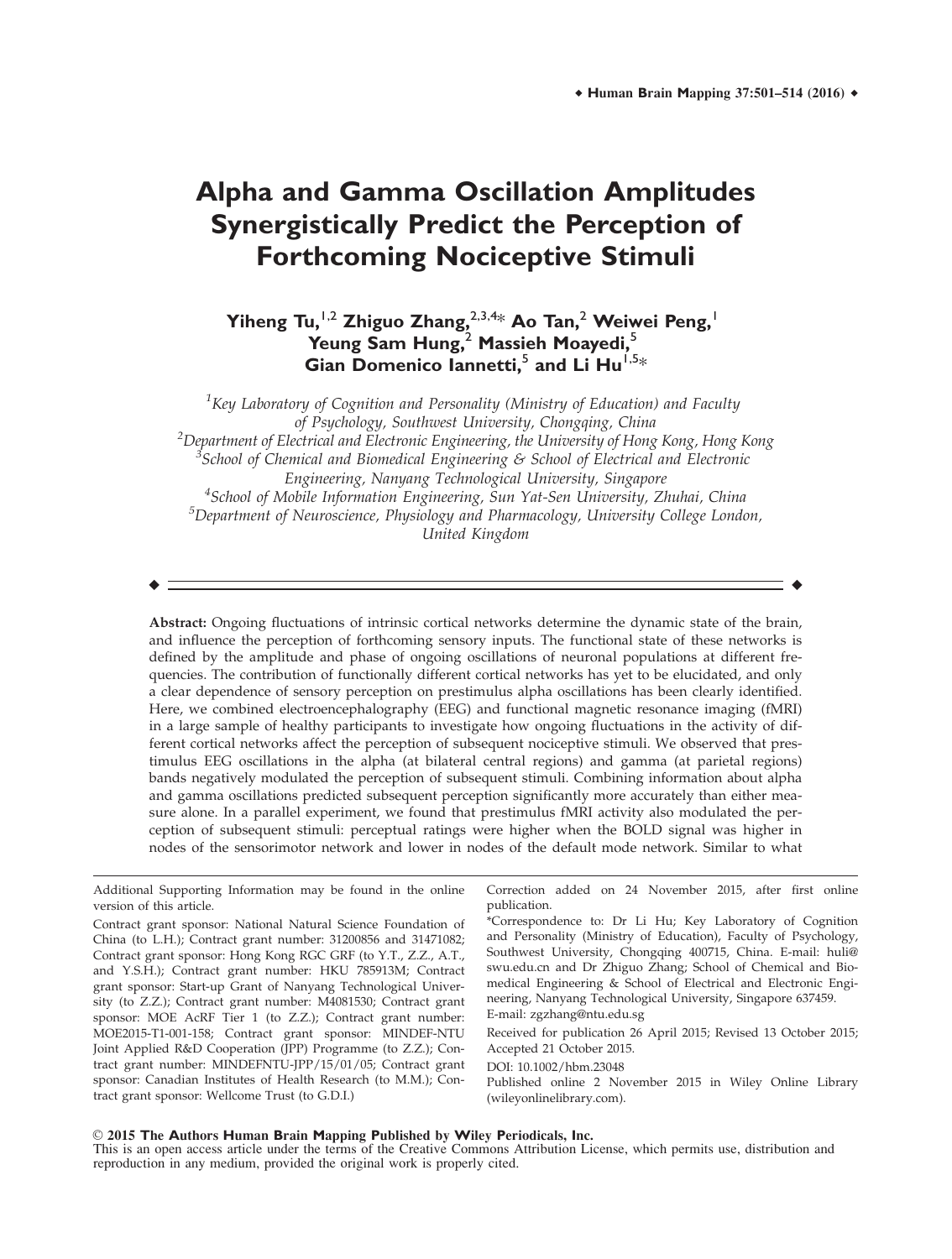observed in the EEG data, prediction accuracy was improved when the amplitude of prestimulus BOLD signals in both networks was combined. These findings provide a comprehensive physiological basis to the idea that dynamic changes in brain state determine forthcoming behavioral outcomes. Hum Brain Mapp 37:501–514, 2016. <sup>V</sup><sup>C</sup> 2015 **T**he **A**uthors **H**uman **B**rain **M**apping **P**ublished by **W**iley **P**eriodicals, **I**nc.

Key words: default mode networks; prestimulus alpha oscillations; prestimulus gamma oscillations; sensorimotor networks; sensory perception

r r

## **INTRODUCTION**

The Cartesian model of perception, a series of labeled lines resulting in the faithful encoding of stimulus features in the brain, has clearly been refuted. Instead, the dynamic state of the brain can dramatically modulate the perceptual outcome of a forthcoming stimulus [Engel et al., 2001]. Indeed, the fluctuations between brain states are characterized by the intrinsic dynamics of thalamocortical and corticocortical networks, which continuously modulate the neural processing of forthcoming sensory events [Fries, 2005; Keil et al., 2012; Lange et al., 2012]. Coherent fluctuations in activity of specific neuroanatomical systems define a number of cortical networks with different functional significance [Damoiseaux et al., 2006]. The levels of activity in these cortical networks can be correlated or anticorrelated, and can change independently in response to sensory stimulation or a cognitive task. At rest, ongoing fluctuations in these networks, which together define the dynamic state of the brain, determine the readiness of the system to respond to an external stimulus [Boly et al., 2007; Gilbert and Sigman, 2007].

The functional state of these distributed cortical networks is indexed by ongoing neuronal oscillations at different frequency bands (e.g., alpha: 8–14 Hz; beta: 14–30 Hz; gamma: 30–100 Hz), effectively measured by electroencephalography (EEG) or magnetoencephalography (MEG) [Hanslmayr et al., 2007]. Both power and phase of alpha and low-beta oscillations in occipital areas have been demonstrated to influence neural responses elicited by subsequent visual stimuli, as well as their perceptual outcome [Busch et al., 2009; Hanslmayr et al., 2013; Mathewson et al., 2009; Van Dijk et al., 2008]. Similarly, the same oscillations in somatosensory areas modulate the responses elicited by tactile and nociceptive stimuli [Anderson and Ding, 2011; Babiloni et al., 2006a; Linkenkaer-Hansen et al., 2004; Zhang and Ding, 2010]. Given that low-power prestimulus alpha increases both the perception and the neural responses elicited by subsequent stimuli, alpha oscillations have been hypothesized to play an active role for the inhibitory control of their respective sensory cortices [Klimesch et al., 2007]. Gamma oscillations, which are important for long-range communication between distributed neuronal ensembles [Fries, 2005], are another important candidate that may influence the perception of a forthcoming sensory stimulus, especially given that they are mechanistically important in several aspects of cognition, including attentiondependent input selection and memory formation [Fries, 2009; Fries et al., 2007]. However, a link between prestimulus gamma and subsequent perceptual behavior has yet to be demonstrated. Moreover, since alpha and gamma oscillations are functionally different, we speculated that prestimulus alpha and gamma oscillations may have distinct predictive abilities, i.e., they might reflect brain states that can differentially predict the perception of subsequent stimuli.

Here, we tested these hypotheses by recording the brain activity from two large and independent samples of human subjects, using high-density EEG ( $n = 96$ ) and functional magnetic resonance imaging (fMRI,  $n = 32$ ), respectively. First, we investigated the possible effects of the functional state of distributed cortical networks, as indexed by prestimulus EEG oscillations, on the psychophysical and neural responses elicited by a subsequent somatosensory stimulus. Second, we tested whether these modulatory effects are additive or multiplicative, by exploring whether they depend on the intensity of the incoming stimulus. Third, we formally tested the independence of the modulatory effects of prestimulus EEG oscillations, by quantifying their differential predictive values using a pattern recognition approach. Finally, we used fMRI to identify the brain areas whose functional state demonstrated an ability to predict perception akin to that of the alpha and gamma EEG oscillations by exploring the effect of prestimulus blood-oxygen-level-dependent (BOLD) signal on the psychophysical and neural responses elicited by a subsequent stimulus.

#### **MATERIALS AND METHODS**

#### **EEG Experiment**

#### **Participants**

EEG data were collected from 96 healthy volunteers (51 females) aged 21.6  $\pm$  1.7 years (mean  $\pm$  SD, range = 17–25 years). All volunteers gave their written informed consent and were paid for their participation. The local ethics committee approved the experimental procedures. A different analysis of the same dataset was published [Hu et al., 2014].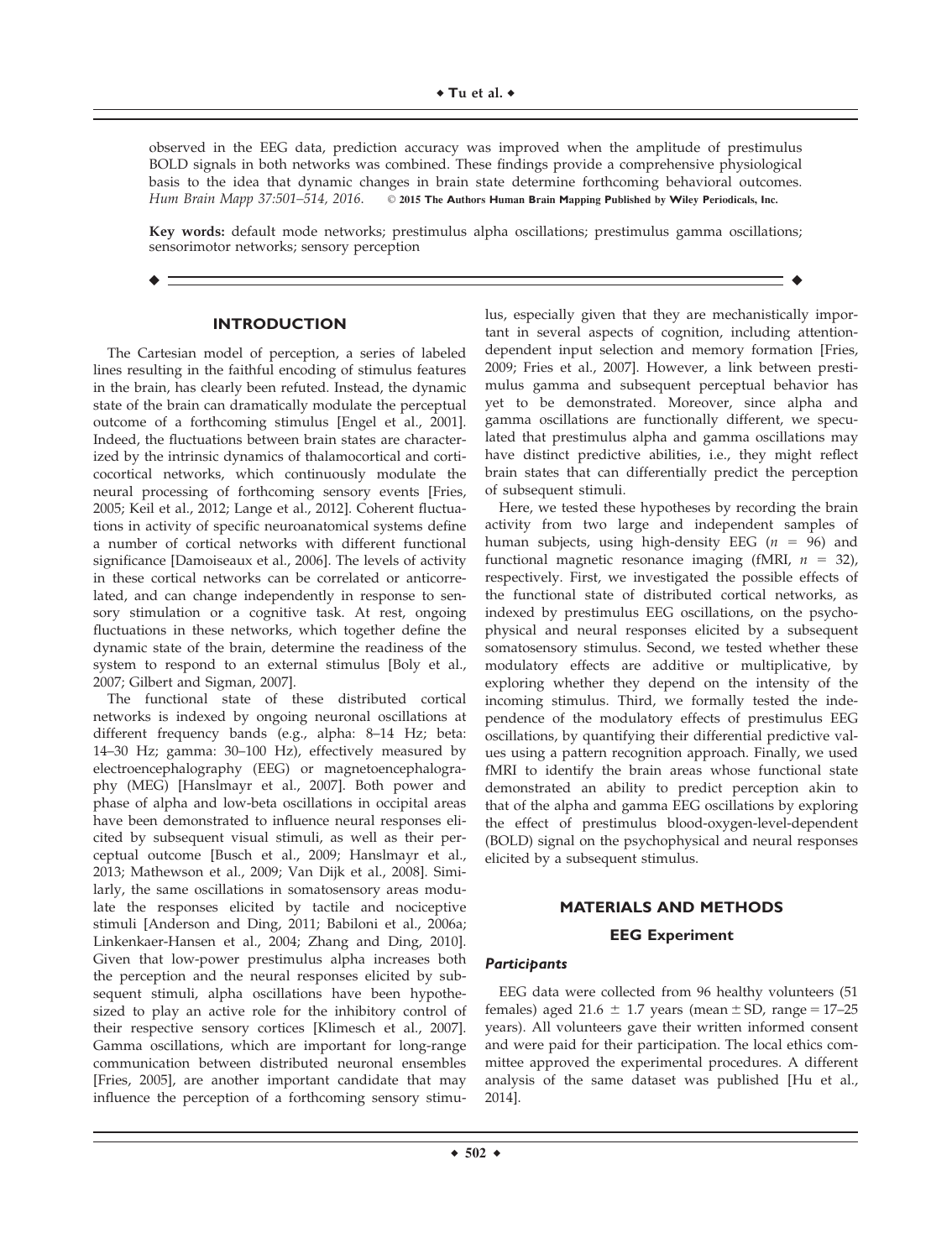# Experimental design

Nociceptive-specific radiant-heat stimuli were generated by an infrared neodymium yttrium aluminum perovskite ( $Nd:YAP$ ) laser with a wavelength of 1.34  $\mu$ m (Electronical Engineering). These laser pulses selectively activate  $A\delta$ and C nociceptive terminals located within the epidermis, without coactivating  $\overrightarrow{AB}$  fibers located in the dermis [Baumgärtner et al., 2005]. The laser beam was transmitted via an optic fiber and its diameter was set at approximately 7 mm  $(\sim]38$  mm<sup>2</sup>) by focusing lenses. Laser pulses were directed on a square area ( $5 \times 5$  cm<sup>2</sup>) centered on the dorsum of the left hand. The pulse duration was 4 ms, and four stimulation intensities were used (E1: 2.5 J; E2: 3 J; E3: 3.5 J; E4: 4 J). After each stimulus, the target of the laser beam was shifted by approximately 1 cm in a random direction to avoid nociceptor fatigue or sensitization.

We delivered 10 laser pulses at each of the four stimulus intensities (E1–E4), for a total of 40 pulses, using a random and variable interstimulus interval between 10 and 15 s (rectangular distribution). The order of stimulus intensities was pseudorandomized. Three to six seconds after each stimulus, subjects were instructed to rate the intensity of the painful sensation elicited by the laser pulse, using a visual analog scale (VAS) ranging from 0 (corresponding to "no pain") to 10 (corresponding to "pain as bad as it could be") [Jensen and Karoly, 1992]. The perceived pain intensity at different stimulus energies was compared using a one-way repeated-measures analysis of variance (ANOVA). When the main effect was significant, post-hoc Tukey's pairwise comparisons were performed.

## EEG recording

Subjects were seated in a comfortable chair in a silent and temperature-controlled room. They wore protective goggles and were asked to focus their attention on the stimuli and relax their muscles. EEG data were recorded using 64 Ag–AgCl scalp electrodes placed according to the International 10-20 system (Brain Products GmbH; Munich, Germany; band pass: 0.01–100 Hz; sampling rate: 1,000 Hz), using the nose as reference. Electrode impedances were kept below 10 kX. Electro-oculographic (EOG) signals were simultaneously recorded using surface electrodes to monitor ocular movements and eye blinks.

### EEG data analysis

EEG data preprocessing and time domain analysis. EEG data were preprocessed using EEGLAB [Delorme and Makeig, 2004]. Continuous EEG data were bandpass filtered between 1 and 100 Hz, and segmented into epochs using a time window of  $1,500$  ms  $(-500$  to 1000 ms relative to stimulus onset). EEG trials were baseline corrected using the prestimulus interval. Trials contaminated by eye blinks and movements were corrected using an independent component analysis algorithm [Delorme and Makeig, 2004]. In all datasets, removed independent components showed a large EOG channel contribution and a frontal scalp distribution. Finally, EEG trials with amplitudes exceeding  $\pm 100 \mu V$  (i.e., likely to be contaminated by artifacts) were excluded. For each subject, trials collected at each level of stimulus energy were averaged together, time-locked to stimulus onset. This procedure yielded four average waveforms. Peak latencies and amplitudes of N2 and P2 waves, which were defined as the most negative and positive deflections between 150 and 500 ms after stimulus onset, were measured at Cz for each subject and stimulus intensity. N2 and P2 peak latencies and amplitudes at different stimulus intensities were respectively compared using a one-way repeated-measures ANOVA. When the main effect was significant, post-hoc Tukey's pairwise comparisons were performed.

Time-frequency analysis. Time-frequency distributions of EEG trials were obtained using a windowed Fourier transform (WFT) with a fixed 200 ms Hanning window [Zhang et al., 2012]. This WFT yielded, for each EEG trial, a complex time-frequency estimate  $F(t,f)$  at each time-frequency point  $(t,f)$ , extending from  $-500$  to 1,000 ms (in steps of 1 ms) in the time domain, and from 1 to 100 Hz (in steps of 1 Hz) in the frequency domain. The resulting spectrogram,  $P(t,f) = |F(t,f)|^2$ , representing the signal power as a joint function of time and frequency at each timefrequency point, contained brain responses both phaselocked (event-related potentials) and non-phase-locked (event-related synchronization and desynchronization) to laser stimulation [Mouraux and Iannetti, 2008]. Since the focus of this study was to explore the influence of prestimulus EEG activity on both subjective pain intensity and poststimulus EEG responses, no baseline correction was performed on the time frequency distributions. Indeed, any time-frequency baseline correction would unavoidably mix the variability of prestimulus and poststimulus EEG activities [Hu et al., 2014].

Partial least squares (PLS) analysis. For each subject, both EEG spectrograms and subjective pain intensities were normalized within each stimulus energy, by subtracting their respective means and dividing their standard deviations, to minimize the influence of stimulus energy on the assessment of their trial-to-trial relationship. For each subject and each electrode, the relationship between normalized EEG spectrogram and normalized subjective intensity of pain was described using a multivariate linear regression (MVLR) model [Hu et al., 2014]. The model coefficients,  $\alpha_{t,f}$ , which captured the importance of EEG spectrogram at each time-frequency point in the prediction of the intensity of pain, were estimated using a PLS analysis (please refer to Hu et al. [2014] for technical details).

To assess the significance of the relationship between the magnitude of time-frequency EEG activity and the intensity of pain, a point-by-point one-sample t-test against zero, combined with nonparametric permutation testing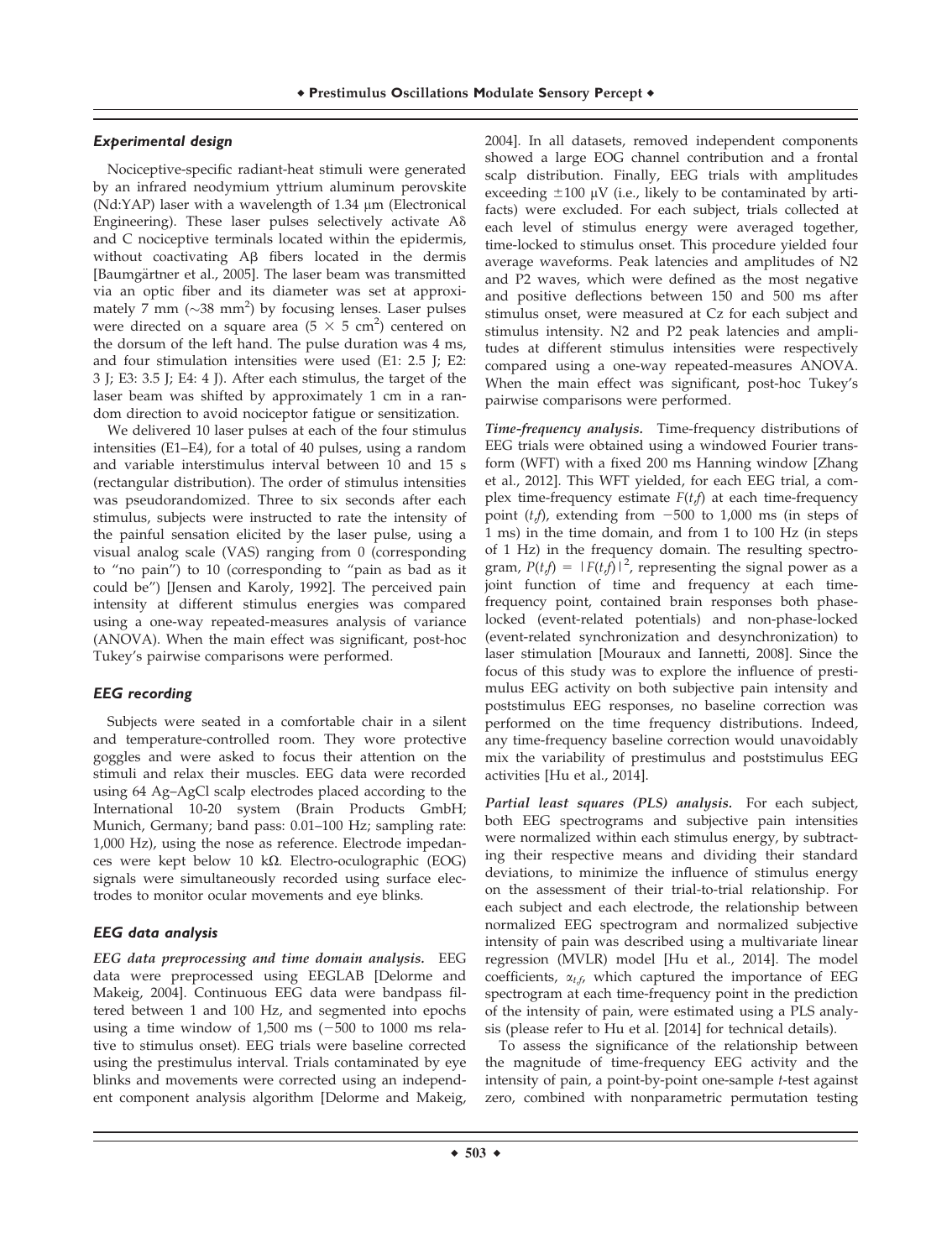[Maris and Oostenveld, 2007], was performed, separately for each electrode, on the estimated MVLR model coefficients  $\alpha_{t,f}$  to define significant time-frequency clusters at each EEG electrode [Zhang et al., 2012]. Specifically, MVLR model coefficient  $\alpha_{t,f}$  at each time-frequency point  $(t,f)$  was compared against zero using a one-sample t-test, yielding a time-frequency map of  $t$  values. To account for the multiple-comparison problem in the point-by-point statistical test, significant time-frequency points ( $p < 0.05$ ) were categorized in clusters based on their time-frequency adjacency (cluster-level statistical analysis). Only clusters composed of >20 adjacent significant time-frequency points were considered, and only the largest cluster in the gamma range  $(\geq 30$  Hz) was selected in the prestimulus and poststimulus intervals, to control for false-positive observations. The cluster-level statistics  $(\Sigma_T)$  were defined by calculating the sum of the  $t$  values of all timefrequency points within a cluster. For each subject, we randomly permutated 1000 times the subjective intensity of pain at each stimulus intensity to build a permuted MVLR model, and estimated the corresponding MVLR model coefficients. In each permutation  $(m-th)$ , the same onesample t-test was performed on the permuted MVLR model coefficients at each time-frequency point within the predefined clusters, which yielded a cluster-level statistic  $\sum_{T}^{*}(m)$ . Permutation distributions  $D(\Sigma_T)$  of the cluster-Level *t*-statistics were obtained from all  $\sum_{T}^{*}(m)$ , and the two-tailed *p*-value  $p_T$  was obtained by locating the observed  $\Sigma_T$  under the permutation distribution  $D(E_T)$  for each cluster [Benjamini and Hochberg, 1995].

To evaluate the strength of prestimulus effects across the scalp, we first modeled the relationship between EEG spectrograms within the identified time-frequency clusters (i.e., prestimulus alpha oscillations: "Pre-ABO," and prestimulus gamma oscillations: "Pre-GBO"; see Results section for details) from all electrodes and subjective intensity of pain. Model coefficients were then extracted and averaged across all time-frequency points within each cluster for each electrode, resulting in the scalp topographies of model coefficients. In addition, to assess the possible influence of the stimulus energy on the relationship between EEG spectrogram and the intensity of pain within the defined prestimulus clusters, we performed a separate PLS analysis for each stimulus intensity (E1–E4). Within each prestimulus cluster, MVLR model coefficients  $\alpha_{t,f}$  at different stimulus intensities were compared using a one-way repeated-measures ANOVA. When the main effect was significant, post-hoc Tukey's pairwise comparisons were performed.

Effects of prestimulus EEG activities. To assess the influence of each prestimulus feature on the perceived intensity of the subsequent somatosensory stimulus and the corresponding neural responses, single trials of each subject were sorted in ascending order according to the mean spectral power within the "Pre-ABO" or "Pre-GBO" time-frequency clusters (measured from C4-nose; the effect in other electrodes is reported in the Supporting Information). The bottom half of trials, reflecting the low "Pre-ABO" or "Pre-GBO," and the top half of trials, reflecting the high "Pre-ABO" or "Pre-GBO," as well as their corresponding pain intensities, were averaged. This procedure yielded two average waveforms of laserevoked potentials (LEPs) and two average values of intensity of pain for each subject and cluster. For each prestimulus feature, peak latencies and amplitudes of N2 and P2 waves were measured from the LEP waveform (Cz-nose) for each subject and each prestimulus power level (low and high). N2 and P2 peak latencies and amplitudes, as well as the intensity of pain, were compared using a two-way repeated-measures ANOVA, with stimulus intensity (four levels: E1–E4) and prestimulus power (two levels: low and high) as within-subject factors. When the interaction was significant, post-hoc Tukey's pairwise comparisons were performed.

Additionally, to assess the predictive effects of "Pre-ABO" and "Pre-GBO" on the whole timecourse of the stimulus-evoked EEG responses, the same two-way repeated-measures ANOVA (with stimulus energy and prestimulus power as within-subject factors) was performed for each time-point of the average LEP waveforms (Cz-nose; the effects at all electrodes were reported in the Supporting Information). The significance of this analysis was assessed with a cluster-based permutation testing, which was conceptually identical to the statistical approach for assessing the significance of the relationship between EEG spectrogram and subjective intensity of pain (described in the section titled "Partial least squares (PLS) analysis"). Significant time points ( $p < 0.05$ ) in LEP waveforms were categorized in clusters based on their temporal adjacency.

Independence of prestimulus EEG features. To assess the physiological dependence between the two prestimulus features ("Pre-ABO" and "Pre-GBO"), we tested whether the linear, additive combination of these features ("Pre- $ABO + Pre-GBO$ ") would significantly improve the prediction accuracy of the intensity of pain, compared to either prestimulus feature alone. The "Pre-ABO" and "Pre-GBO" powers were measured at C4 from their corresponding time-frequency clusters for each trial, and the intensity of pain was normalized by subtracting the mean and dividing the standard deviation at each level of stimulus intensity to eliminate the systematic influence of stimulus intensity on the intensity of pain. Trials with normalized pain intensity lower and higher than 0 were respectively defined as lowand high-pain trials. Pain prediction was achieved using a support vector machine (SVM) classifier with leave-one-out cross-validation based on three feature sets: "Pre-ABO" power, "Pre-GBO" power, and the combination of "Pre-ABO" and "Pre-GBO" powers ("Pre-ABO  $+$  Pre-GBO") (see Huang et al. [2013] for technical details of pain prediction). Therefore, prediction accuracy was obtained for each subject and each feature set. One-way repeated-measures ANOVA was used to compare the prediction accuracies of the three different prestimulus feature sets. When the main effect was significant, post-hoc Tukey's pairwise comparisons were performed.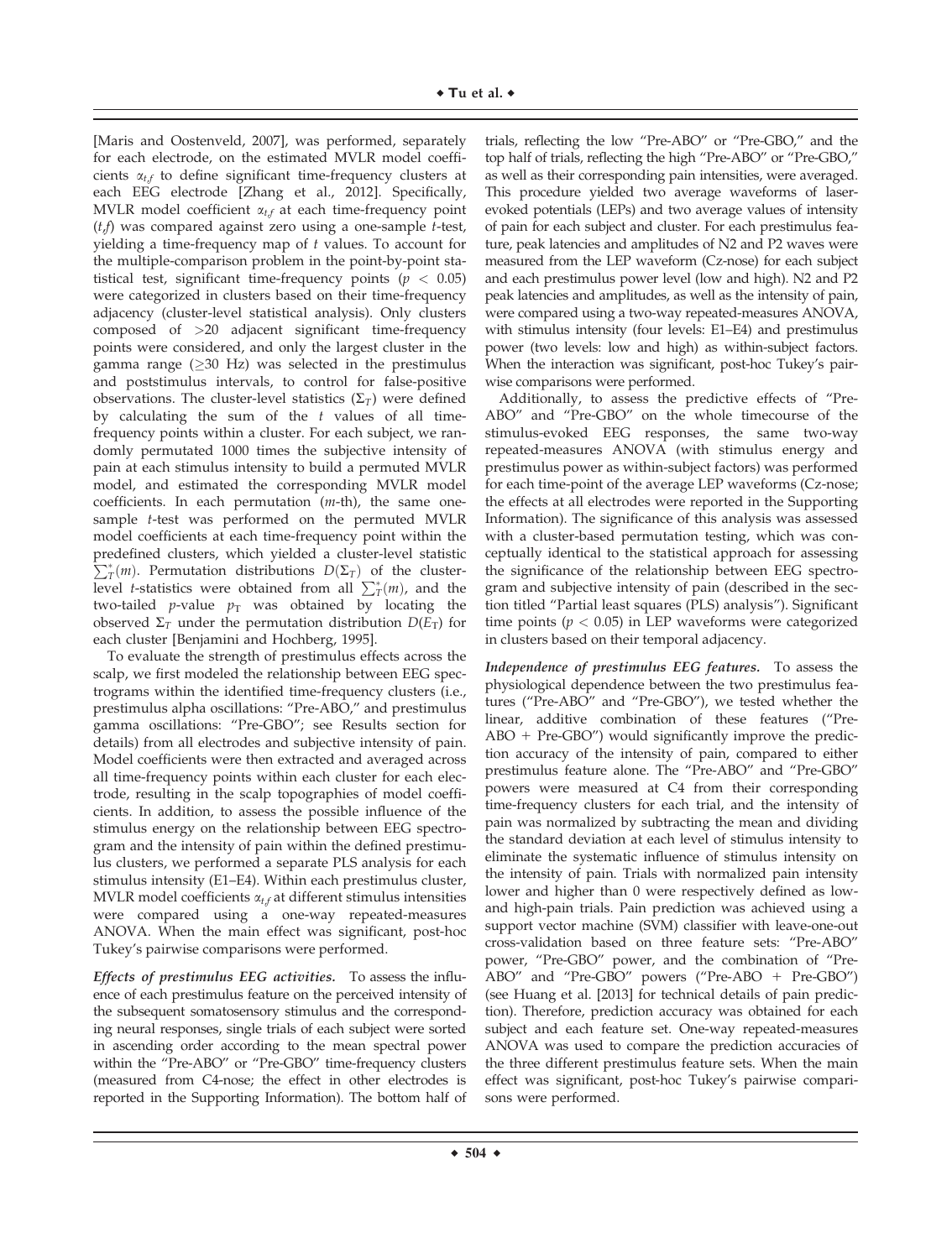# **FMRI Experiment**

# **Participants**

FMRI data were collected from 32 healthy volunteers (20 females) aged 22.1  $\pm$  2.0 years (mean  $\pm$  SD, range = 19– 24 years). All volunteers gave their written informed consent and were paid for their participation. The local ethics committee approved the experimental procedures.

# Experimental design

We delivered 10 laser pulses at each of the four stimulus intensities (E1–E4), for a total of 40 pulses, using a random and variable interstimulus interval between 27 and 33 s (rectangular distribution). The order of stimulus intensities was pseudorandomized. Subjects were instructed to move a slider to rate the intensity of the painful sensation elicited by the laser pulse 15–18 s after each stimulus, using an electronic 0–10 VAS (the left anchor was "no pain" and the right anchor was "pain as bad as it could be"). At the end of each trial, the slider automatically returned to the midpoint (VAS  $=$  5). The intensity of pain at different stimulus energies was compared using a one-way repeated-measures ANOVA. When the main effect was significant, post-hoc Tukey's pairwise comparisons were performed.

# FMRI recording

Functional MRI data were acquired using a Siemens 3.0 T Trio scanner with a standard head coil at the Key Laboratory of Cognition and Personality (Ministry of Education) of Southwest University (China). A whole-brain gradient-echo, echo-planar-imaging sequence was used for functional scanning with a repetition time (TR) of 1,500 ms (29 ms echo time, 25 5.0-mm-thick slices with 0.5 mm interslice gaps,  $3 \times 3$  mm in-plane resolution, field of view 192  $\times$  192 mm, matrix 64  $\times$  64; flip angle = 90°). A highresolution, T1-weighted structural image (1 mm<sup>3</sup> isotropic voxel MPRAGE) was acquired after functional imaging.

# FMRI data analysis

FMRI data preprocessing. The fMRI data were preprocessed and analyzed using SPM8 (Wellcome Trust Center for Neuroimaging, London, UK). The first five volumes were discarded to allow for signal equilibration. Images were corrected for slice-timing and head motion. The resulting images were normalized to the Montreal Neurological Institute (MNI) space [Ashburner and Friston, 2005], spatially smoothed using a Gaussian kernel of 8 mm full width at half maximum (FWHM  $= 8$  mm), and temporally filtered using a high-pass filter with 1/128 Hz cutoff frequency.

General linear model analysis. Single-subject fMRI data were analyzed on a voxel-by-voxel basis, using a general linear model (GLM) approach [Frackowiak et al., 2004].

For each stimulus energy, the BOLD responses were modeled as a series of events (laser pulses) using a stick function, which was then convolved with a canonical hemodynamic response function (HRF) [Downar et al., 2003]. Group-level statistical analyses were carried out using a random effects analysis with a one-sample t-test, as implemented in SPM8. The significance threshold was set as  $P_{\text{FWE}}$  < 0.05 at cluster level in the whole-brain exploratory analyses [Bennett et al., 2009].

PLS analysis. Similar to the EEG data analysis, both whole-brain BOLD signals and the intensity of pain at each stimulus energy were normalized by subtracting their respective means and dividing their standard deviations, to minimize the effect of stimulus intensity on the assessment of their trial-to-trial relationship for each subject. The relationship between normalized BOLD signal at stimulus onset (which, because of the time-lag of the hemodynamic response, reflect prestimulus brain activity) and the intensity of pain was modeled using MVLR, and estimated using the PLS analysis. The significance of these model coefficients, which reflected the effect of prestimulus brain activity at each voxel in predicting subjective pain intensity, was assessed using a one-sample ttest against zero, combined with cluster-based nonparametric permutation testing. This analysis yielded significant clusters of brain regions, within which the prestimulus brain activity was predictive of the subjective intensity of the pain elicited by the forthcoming stimulus [Nichols and Holmes, 2002].

Independence of prestimulus BOLD features. To statistically assess the physiological independence of prestimulus BOLD signals that positively and negatively modulated the intensity of pain ("Pos-BOLD" and "Neg-BOLD"), we tested whether combining both features could significantly improve the prediction accuracy of intensity of pain, as compared to either feature alone. The onset "Pos-BOLD" and "Neg-BOLD" signals were respectively measured from the voxels that positively and negatively modulated intensity of pain for each single trial, and the intensity of pain was normalized by subtracting the mean and dividing the standard deviation at each level of stimulus intensity to eliminate the systematic influence of stimulus intensity on the intensity of pain. Trials with normalized pain intensity lower and higher than 0 were respectively defined as low- and high-pain trials. Pain prediction was achieved using the SVM classifier with leave-one-out cross-validation based on three feature sets: onset "Pos-BOLD" signal, onset "Neg-BOLD" signal, and their combination ("Pos- $BOLD + Neg-BOLD"$ ). The prediction accuracy was obtained for each subject and each feature set. A oneway repeated-measures ANOVA was used to compare the prediction accuracy of the three different feature sets. When the main effect was significant, post-hoc Tukey's pairwise comparisons were performed.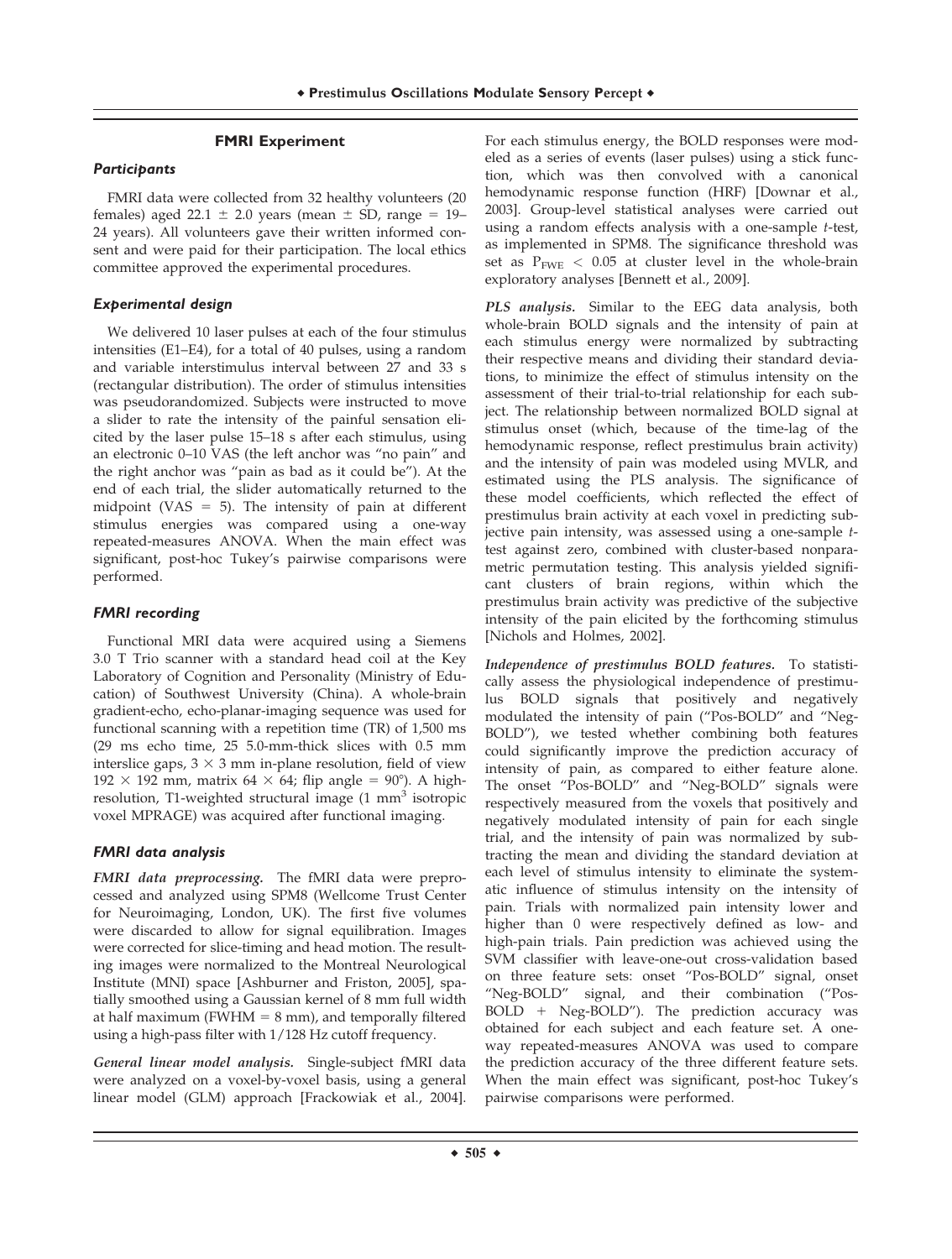

#### **Figure 1.**

Laser-evoked EEG responses in the time domain. Top panel: Group averages and scalp topographies of LEPs at different stimulus energies (E1: 2.5 J; E2: 3 J; E3: 3.5 J; E4: 4 J). LEPs were elicited by the stimulation of the left-hand dorsum, and recorded from 64 channels, in 96 participants. Displayed waveforms were recorded from the vertex (Cz-nose), and categorized accordingly to the stimulus intensity (colored waveforms). The scalp topographies of N2 and P2 waves are displayed at their peak

## **RESULTS**

#### **EEG Results**

#### Psychophysics

Nociceptive-specific laser stimuli of four energies (E1– E4) elicited graded subjective intensities of pricking pain (E1: 3.8  $\pm$  1.4; E2: 4.9  $\pm$  1.3, E3: 6.6  $\pm$  1.1, and E4: 7.7  $\pm$ 1.0). The one-way repeated-measures ANOVA revealed that the intensity of pain was significantly modulated by stimulus intensity ( $F_{(3,93)} = 527.2$ ,  $p < 0.001$ ; Fig. 1, bottom left). Post-hoc Tukey's pairwise comparisons revealed that the intensity of pain was larger at higher stimulus energies  $(p < 0.05$  for all comparisons).

#### Laser-evoked EEG responses

The top panel of Figure 1 shows the group-level waveforms of the LEPs elicited at Cz by stimuli at four different latencies. Bottom panel: Subjective intensity of pain, N2 latency, N2 amplitude, P2 latency, and P2 amplitude at different stimulus intensities (E1–E4). Note how the stimulus intensity significantly and positively modulated intensity of pain, N2 and P2 amplitudes, but negatively modulated N2 and P2 latencies. [Color figure can be viewed in the online issue, which is available at [wileyonlinelibrary.com](http://wileyonlinelibrary.com).]

energies (E1–E4), and the scalp topographies at the peak latencies of the N2 and P2 waves. The latency and amplitude of the N2 and P2 waveforms were significantly modulated by stimulus intensity (Table I), with shorter latencies and larger amplitudes for higher stimulus energies (Fig. 1; statistics are summarized in Table II).

## Subjective perception is dependent on prestimulus time-frequency features

Two time-frequency clusters in the prestimulus interval significantly modulated the perceived pain intensity (Fig. 2; C4-nose): a cluster in the alpha frequency band ("Pre-ABO":  $-221$  to  $-31$  ms, 8-15 Hz;  $p < 0.001$ ) and a cluster in the gamma frequency band ("Pre-GBO":  $-180$  to  $-85$  ms, 74–87 Hz;  $p = 0.001$ ). The averaged MVLR model coefficients (mean  $\pm$  SEM) within these two clusters were  $(-1.96 \pm 2.24) \times 10^{-5}$  and  $(-1.62 \pm 1.89) \times 10^{-5}$ ,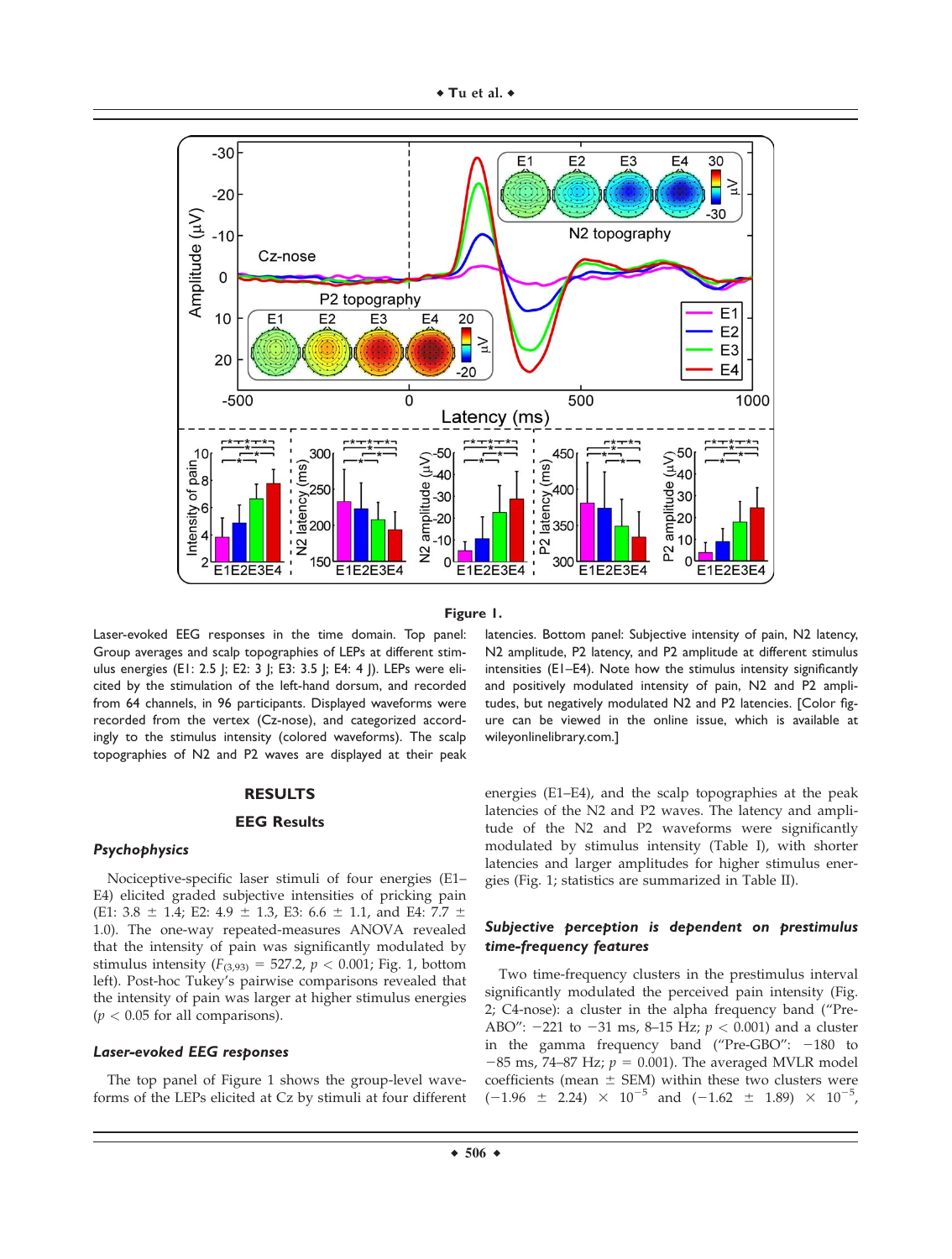| TABLE I. N2 latency, N2 amplitude, P2 latency, and P2        |
|--------------------------------------------------------------|
| amplitude elicited by laser stimuli of different intensities |
| $(EI-E4)$                                                    |

| Stimulus<br>intensity | N <sub>2</sub><br>latency<br>(ms) | N <sub>2</sub><br>amplitude<br>$(\mu V)$ | P <sub>2</sub><br>latency<br>(ms) | P <sub>2</sub><br>amplitude<br>$(\mu V)$ |
|-----------------------|-----------------------------------|------------------------------------------|-----------------------------------|------------------------------------------|
| E1                    | $233 \pm 45$                      | $-4.30 \pm 4.92$                         | $382 \pm 55$                      | $3.38 \pm 5.14$                          |
| E2                    | $223 \pm 36$                      | $-10.35 \pm 10.10$                       | $374 \pm 50$                      | $8.45 \pm 6.12$                          |
| E <sub>3</sub>        | $208 \pm 24$                      | $-22.33 \pm 12.49$                       | $349 \pm 37$                      | $17.95 \pm 9.01$                         |
| F <sub>4</sub>        | $194 + 25$                        | $-28.12 \pm 14.82$                       | $332 \pm 37$                      | $23.65 \pm 9.25$                         |

respectively. This indicates that the magnitude of both prestimulus features negatively modulated the perceived intensity of a subsequent stimulus. The scalp topographies of these two prestimulus clusters were different: "Pre-ABO" was located bilaterally over central regions, with a maximum at electrode C4, contralateral to stimulation site (i.e., a location roughly corresponding to the hand area in the primary sensorimotor cortex) [Valentini et al., 2012], while "Pre-GBO" was distributed bilaterally over parietal regions, with a maximum around electrode CPz (Fig. 2).

Furthermore, in line with previous observations [Hu et al., 2014; Schulz et al., 2011], three significant timefrequency clusters were observed in the poststimulus interval (electrode C4): the low-frequency "LEP" (74– 470 ms, 1–22 Hz;  $p < 0.001$ ), the low-frequency ABO ("Post-ABO": 637-935 ms, 8-20 Hz;  $p < 0.001$ ), and the high-frequency GBO ("Post-GBO": 127–377 ms, 62–100 Hz;  $p < 0.001$ ). The average MVLR model coefficients (mean  $\pm$  SEM) of these clusters were (5.72  $\pm$  2.47)  $\times$  10<sup>-5</sup>,  $(-4.41 \pm 2.77) \times 10^{-5}$ , and  $(3.82 \pm 1.78) \times 10^{-5}$ , respectively, confirming that the subjective intensity of pain was positively correlated with the magnitudes of "LEP" and "Post-GBO," and negatively correlated with the magnitude of "Post-ABO." Similar time-frequency clusters were also identified at other electrodes (Supporting Information, Fig. 1).

Importantly, the ability of the amplitude of alpha and gamma oscillations to modulate the subsequent perception was intensity-independent, i.e., it was similar at different levels of stimulus intensity: MVLR model coefficients of both "Pre-ABO" and "Pre-GBO" were not significantly modulated by laser energy (E1–E4) ("Pre-ABO":  $F_{(3,93)} = 1.2, p = 0.30, \text{ "Pre-GBO": } F_{(3,93)} = 1.4, p = 0.27;$ one-way repeated-measures ANOVA) (Fig. 2, bottom panels).

It should be noted that because the time-frequency distributions of EEG trials were obtained using WFT with a 200 ms Hanning window, the estimates of prestimulus EEG time-frequency data  $(-100 \text{ to } 0 \text{ ms})$  were inevitably contributed by some poststimulus EEG data (0–100 ms), and vice versa. As a result, the model coefficients around stimulus onset (i.e., from  $-100$  to 100 ms) necessarily represent the combination of both prestimulus  $(-100 \text{ to } 0 \text{ ms})$ and poststimulus (0–100 ms) intervals, and should therefore be interpreted with caution.

# Effects of prestimulus EEG activities on stimulusevoked neural responses

By median splitting the trials on the basis of the magnitude of the "Pre-ABO" cluster, we assessed the effect of "Pre-ABO" power and stimulus energy on subjective pain intensity, N2 amplitude, and P2 amplitude (Fig. 3, top-left panel). All three responses were significantly modulated by both stimulus energy (pain:  $F_{(3,93)} = 435.8, p < 0.001;$ N2<sub>amp</sub>:  $F_{(3,93)} = 277.9$ ,  $p < 0.001$ ; P2<sub>amp</sub>:  $F_{(3,93)} = 159.8$ ,  $p < 0.001$ ) and "Pre-ABO" power (pain:  $F_{(1,95)} = 14.7$ ,  $p \sim 0.001$ ; N2<sub>amp</sub>:  $F_{(1,95)} = 6.0$ ,  $p = 0.02$ ; P2<sub>amp</sub>:  $F_{(1,95)} = 5.5, p = 0.02$ : trials with smaller "Pre-ABO" magnitudes were perceived as more painful and elicited N2 and P2 waves of larger amplitudes. There was no significant interaction between the two factors (pain:  $F_{(3,93)} = 0.6$ ,  $p = 0.59$ ; N2<sub>amp</sub>:  $F_{(3,93)} = 0.9$ ,  $p = 0.44$ ; P2<sub>amp</sub>:  $F_{(3,93)} = 2.2$ ,  $p = 0.10$ ), indicating that the effect of "Pre-ABO" was independent of stimulus energy. In contrast, the latency of the N2 and P2 waves was significantly modulated by

**TABLE II. One-way repeated-measures ANOVA to assess the modulation of stimulus intensity (E1–E4) on N2 latency, N2 amplitude, P2 latency, and P2 amplitude**

|                               | N <sub>2</sub> latency |         | N <sub>2</sub> amplitude |         | P2 latency |         | P <sub>2</sub> amplitude |         |
|-------------------------------|------------------------|---------|--------------------------|---------|------------|---------|--------------------------|---------|
|                               | $\nu$ value            | F value | $\nu$ value              | F value | $p$ value  | F value | <i>p</i> value           | F value |
| <b>ANOVA</b>                  | < 0.001                | 22.97   | < 0.001                  | 327.33  | < 0.001    | 19.75   | < 0.001                  | 288.07  |
| Post-hoc pairwise comparisons |                        |         |                          |         |            |         |                          |         |
| E1 versus E2                  | $= 0.02$               |         | < 0.001                  |         | $= 0.65$   |         | < 0.001                  |         |
| E1 versus E3                  | $= 0.001$              |         | < 0.001                  |         | < 0.001    |         | < 0.001                  |         |
| E1 versus E4                  | < 0.001                |         | < 0.001                  |         | < 0.001    |         | < 0.001                  |         |
| E2 versus E3                  | < 0.001                |         | < 0.001                  |         | < 0.001    |         | < 0.001                  |         |
| E2 versus E4                  | < 0.001                |         | < 0.001                  |         | < 0.001    |         | < 0.001                  |         |
| E3 versus E4                  | < 0.001                |         | < 0.001                  |         | $=0.02$    |         | < 0.001                  |         |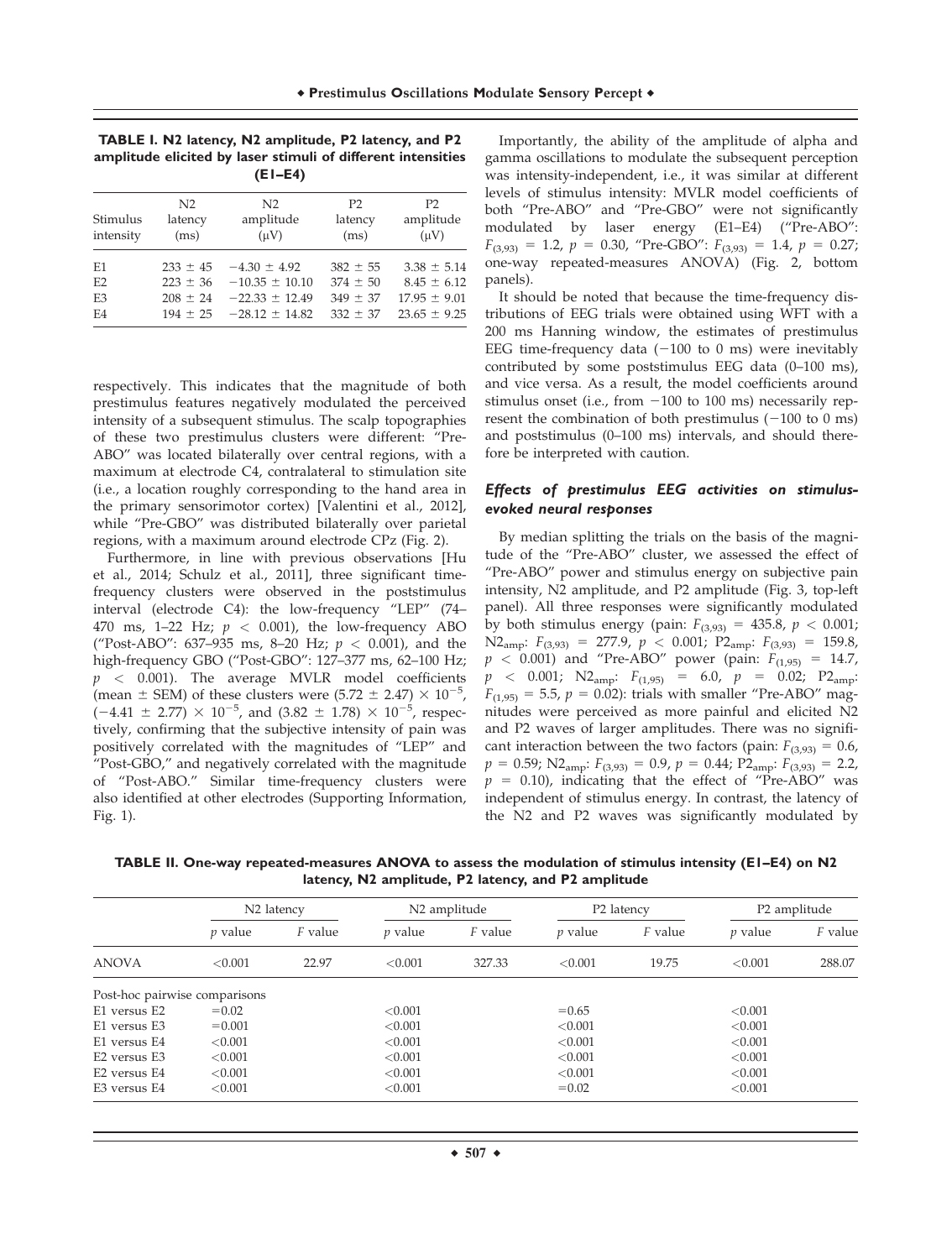



The relationship between laser-elicited EEG spectrogram and the intensity of pain. Top panel: MVLR model coefficients indicating the relationship between EEG spectrogram and the intensity of pain. Five time-frequency clusters of the EEG spectrogram (C4-nose) were significantly modulated by the intensity of pain: "Pre-ABO"  $(-221$  to  $-31$  ms, 8–15 Hz), "Pre-GBO"  $(-180 \text{ to } -85 \text{ ms}, 74-87 \text{ Hz})$ , "LEP" (74-470 ms, 1–22 Hz), "Post-ABO" (637–935 ms, 8–20 Hz), and "Post-GBO" (127–377 ms, 62–100 Hz). Scalp topographies of MVLR model coefficients within the "Pre-ABO" and "Pre-GBO" clusters are displayed in the top parts. Bottom panel: MVLR model coefficients within the "Pre-ABO" and "Pre-GBO" clusters at different stimulus intensities (E1–E4). Both parameters were not significantly modulated by stimulus intensity. [Color figure can be viewed in the online issue, which is available at [wileyonlineli](http://wileyonlinelibrary.com)[brary.com.](http://wileyonlinelibrary.com)]

stimulus intensity (N2<sub>lat</sub>:  $F_{(3,93)} = 40.7$ ,  $p < 0.001$ ; P2<sub>lat</sub>:  $F_{(3,93)} = 54.7, p < 0.001$ , but not by "Pre-ABO" power (N2<sub>lat</sub>:  $F_{(1,95)} = 1.0$ ,  $p = 0.32$ ; P2<sub>lat</sub>:  $F_{(1,95)} = 2.3$ ,  $p = 0.10$ ). The interaction between the two factors was not significant (N2<sub>lat</sub>:  $F_{(3,93)} = 2.3$ ,  $p = 0.08$ ; P2<sub>lat</sub>:  $F_{(3,93)} = 1.3$ ,  $p = 0.29$ ).

Similarly, we assessed the effect of "Pre-GBO" power on subjective pain intensity, N2 amplitude, and P2 amplitude (Fig. 3, top-right panel). All three responses were significantly modulated by both stimulus energy (pain:  $F_{(3,93)} = 499.2$ ,  $p < 0.001$ ; N2<sub>amp</sub>:  $F_{(3,93)} = 210.5$ ,  $p < 0.001$ ; P2<sub>amp</sub>:  $F_{(3,93)} = 155.4$ ,  $p < 0.001$ ) and "Pre-GBO" power (pain:  $F_{(1,95)} = 4.6$ ,  $p = 0.03$ ; N2<sub>amp</sub>:  $F_{(1,95)} = 4.9$ ,  $p = 0.03$ ; P2<sub>amp</sub>:  $F_{(1,95)} = 4.1$ ,  $p = 0.04$ ): trials with smaller "Pre-GBO" magnitudes were perceived as more painful and elicited N2 and P2 waves of larger amplitudes. There was no significant interaction between the two factors (pain:  $F_{(3,93)} = 0.6$ ,  $p = 0.60$ ; N2<sub>amp</sub>:  $F_{(3,93)} = 0.8$ ,  $p = 0.50$ ; P2<sub>amp</sub>:  $F_{(3,93)} = 0.2$ ,  $p = 0.89$ ), indicating that the effect of "Pre-GBO" was similar at all stimulus energies. Similar to what was observed for the "Pre-ABO", N2 and P2 latencies were significantly modulated by stimulus energy  $(N2<sub>lat</sub>:$  $F_{(3,93)} = 34.0, p < 0.001; P2<sub>lat</sub>: F_{(3,93)} = 53.6, p < 0.001$ , but not by "Pre-GBO" power (N2<sub>lat</sub>:  $F_{(1,95)} = 0.7$ ,  $p = 0.59$ ; P2<sub>lat</sub>:  $F_{(1,95)} = 1.6$ ,  $p = 0.50$ ). The interaction between the two factors was not significant (N2<sub>lat</sub>:  $F_{(3,93)}$  = 0.3,  $p = 0.85;$  P2<sub>lat</sub>:  $F_{(3,93)} = 0.6, p = 0.61$ .

Furthermore, the point-by-point analysis conducted on the entire LEP waveform at Cz revealed that LEP responses were significantly modulated by both "Pre-ABO" power and "Pre-GBO" power in two similar time intervals ("Pre-ABO": 159-235 and 348-398 ms;  $p = 0.002$  and  $p = 0.005$ , respectively; "Pre-GBO": 165–220 and 353– 370 ms;  $p = 0.004$  and  $p = 0.007$ , respectively; Fig. 3, bottom panel). The same analysis conducted on the entire LEP waveforms across all electrodes showed that the influences of "Pre-ABO" and "Pre-GBO" powers on LEP responses (both N2 and P2 waves) were similarly maximal at central regions (see Supporting Information for details).

# Different prestimulus EEG features predict perceptual outcome independently

To quantify the respective contribution of "Pre-ABO" and "Pre-GBO" power in determining the perceptual outcome of the subsequent stimulation, we calculated the prediction accuracy of perceived intensity based on each feature, or the combination of both. Prediction accuracies were as follows (mean  $\pm$  SEM): 55.3  $\pm$  0.7% ("Pre-ABO"), 55.0  $\pm$  0.8% ("Pre-GBO"), and 58.0  $\pm$  0.8% ("Pre-ABO + Pre-GBO") (Fig. 4, left panel). These accuracy values were significantly different ( $F_{(2,94)} = 8.1$ ,  $p < 0.001$ ; one-way repeated-measures ANOVA). Post-hoc Tukey's pairwise comparisons revealed that the prediction accuracy obtained based on the combined "Pre-ABO  $+$  Pre-GBO" power was significantly higher than the prediction accuracy based on either "Pre-ABO" or "Pre-GBO" power alone ( $p < 0.001$  for both comparisons). This observation indicates that alpha and gamma oscillations likely reflect different cortical networks that influence the perception of subsequent somatosensory stimuli.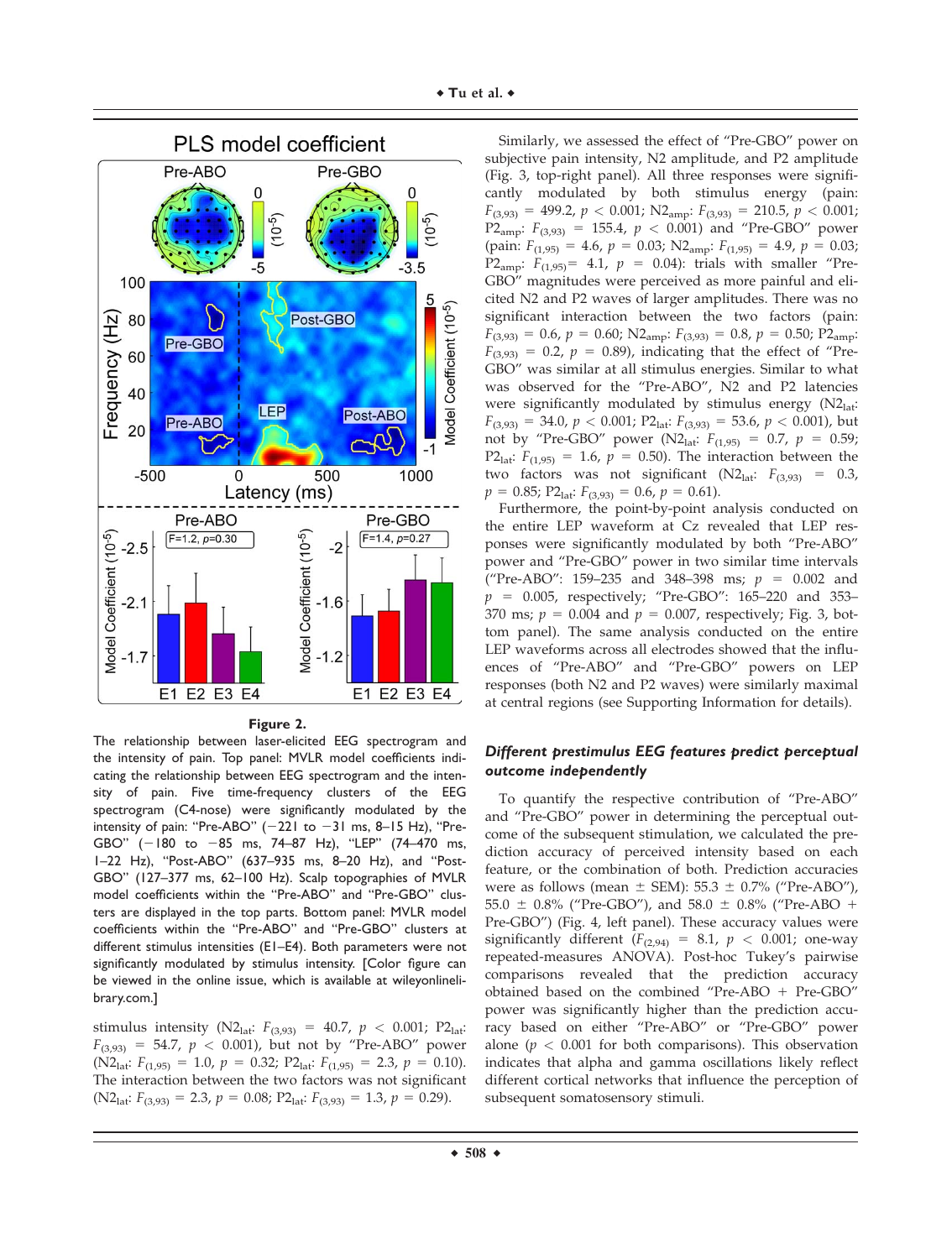<sup>r</sup> **P**restimulus **O**scillations **M**odulate **S**ensory **P**ercept <sup>r</sup>



#### **Figure 3.**

Influence of stimulus intensity and prestimulus EEG power on the subjective intensity of pain and LEP responses. Left panel: Influence of stimulus intensity (E1–E4) and "Pre-ABO" power (low vs high) on the intensity of pain and LEP responses. The intensity of pain and the amplitude of the N2 and P2 LEP waves (Cz-nose) were significantly increased with stimulus intensity, and decreased with "Pre-ABO" power. LEP responses were significantly modulated by "Pre-ABO" power within 159–235 ms and 348–398 ms (in grey). Right panel: Influence of stimulus

#### **Functional MRI Results**

To circumvent the limitations posed by the spatial resolution of EEG source analysis, we used fMRI to sample the brain activity from an additional and independent sample of 32 healthy participants, during the same stimulation paradigm for the EEG experiments. We explored the effect of baseline fMRI signal on the psychophysical and neural responses elicited by a subsequent stimulus to identify the brain areas whose functional state showed a predictive ability similar to alpha and gamma EEG oscillations.

## Psychophysics

Laser stimuli of the four energies elicited graded subjective pain intensities (E1: 2.9  $\pm$  1.5; E2: 3.8  $\pm$  1.7, E3:  $5.7 \pm 1.6$ , and E4:  $6.9 \pm 1.5$ ). The one-way repeated-measures ANOVA revealed that the intensity of pain was significantly modulated by stimulus intensity  $(F_{(3,29)}$  = 163.51,  $p < 0.001$ ). Post-hoc Tukey's pairwise comparisons revealed that the intensity of pain was significantly larger at higher stimulus energies ( $p < 0.05$  for all comparisons).

intensity (E1–E4) and "Pre-GBO" power (low vs high) on the intensity of pain and LEP responses (Cz-nose). The intensity of pain and the amplitude of the N2 and P2 LEP waves (Cz-nose) were significantly increased with stimulus intensity, and decreased with "Pre-GBO" power. LEP responses were significantly modulated by "Pre-GBO" power within 160–220 ms and 353–370 ms (in grey). [Color figure can be viewed in the online issue, which is available at [wileyonlinelibrary.com.](http://wileyonlinelibrary.com)]

## Laser-evoked BOLD responses

Laser stimuli at each of the four energies elicited positive activations within a wide range of brain regions, including bilateral thalamus, bilateral primary somatosensory cortices (S1), bilateral secondary somatosensory cortices (S2), bilateral insula, and anterior and mid-cingulate cortices (ACC and MCC) (cluster level:  $P_{\text{FWE}} < 0.05$ ; Fig. 5, top panel). Group-level BOLD time courses in some representative regions (contralateral S1, contralateral insula, and MCC) at different stimulus energies (E1–E4) are displayed in the bottom panel of Figure 5.

# Subjective perception is dependent on prestimulus fMRI activity

Prestimulus brain activity was measured using the fMRI signal sampled concomitantly to stimulus onset. Because of the intrinsic delay of the hemodynamic response [Jezzard et al., 2011], the fMRI signal sampled at stimulus onset (TR = 0) reflects the neural activity preceding the arrival of the sensory input to the nervous system. Neural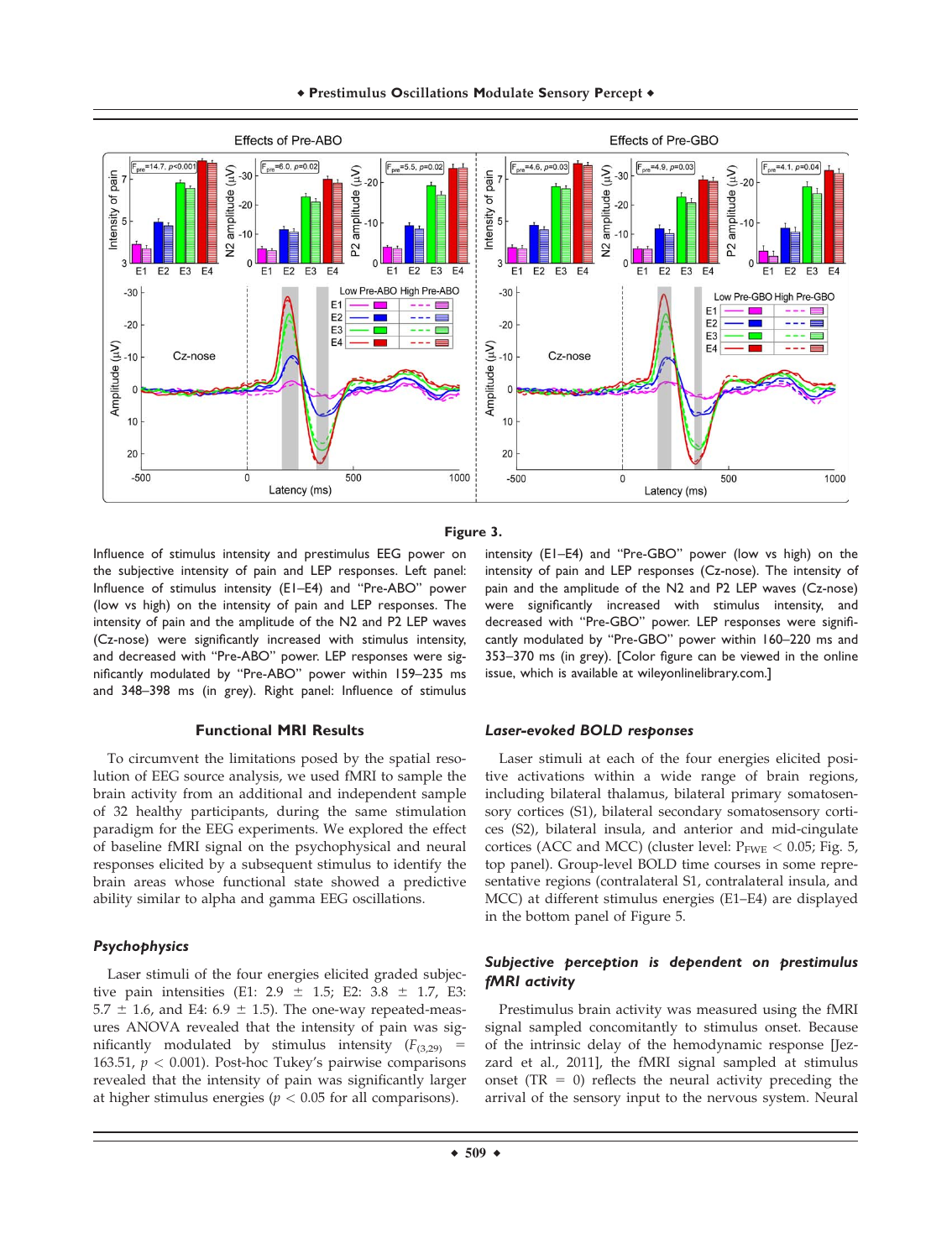

**Figure 4.**

The performance to predict the subjective intensity of pain based on prestimulus features. For each level of stimulus energy, trials with normalized intensity of pain lower or higher than 0 were respectively defined as low- and high-pain trials. Prediction accuracy to discriminate low- and high-pain trials was estimated using SVM classifier and leave-one-out cross-validation. Left panel: Using "Pre-ABO," "Pre-GBO," and "Pre-ABO + Pre-GBO" powers at C4-nose, prediction accuracies to discriminate low- and high-pain trials were 55.34  $\pm$  0.69%, 54.97  $\pm$  0.77%, and 58.02  $\pm$  0.82%, respectively ( $F_{(2,94)} = 8.1$ ,  $p < 0.001$ , oneway repeated-measures ANOVA). Right panel: Using onset "Pos-BOLD," "Neg-BOLD," and "Pos-BOLD  $+$  Neg-BOLD" signals, prediction accuracies to discriminate low- and high-pain trials were 54.45  $\pm$  1.87%, 53.44  $\pm$  1.62%, and 57.50  $\pm$  1.76%, respectively  $(F_{(2,30)} = 4.65, p = 0.013,$  one-way repeated-measures ANOVA). \**p* < 0.05.

activity in several brain regions showed the ability to significantly modulate the perceptual outcome of the subsequent stimuli, regardless of stimulus energy (Fig. 6, top panel). A positive prediction of subsequent pain perception was observed in bilateral S1, supplementary motor area (SMA), ACC, MCC, and dorsolateral prefrontal cortex (DLPFC)—which we collectively call as "Pos-BOLD" regions hereafter. A negative prediction of subsequent pain perception was observed in medial prefrontal cortex (mPFC), bilateral precuneus, angular gyrus, and bilateral amygdala/parahippocampal cortices—which we collectively call as "Neg-BOLD" regions hereafter.

# Different features of the prestimulus fMRI activity predict perceptual outcome complementarily

To quantify the respective contribution of prestimulus activity in "Pos-BOLD" and "Neg-BOLD" regions in determining the perceptual outcome of the subsequent stimulation, we calculated the prediction accuracy of perceived intensity based on each region, and on their combination. Prediction accuracies (mean  $\pm$  SEM) were as follows: 54.4  $\pm$  1.9% ("Pos-BOLD"), 53.4  $\pm$  1.6% ("Neg-BOLD"), and  $57.5 \pm 1.8\%$  ("Pos-BOLD + Neg-BOLD") (Fig. 4, right panel). These accuracy values were significantly different  $(F_{(2,30)} = 4.65, p = 0.013;$  one-way repeated-measures ANOVA). Importantly, post-hoc Tukey's pairwise comparisons revealed that the prediction accuracy obtained based on onset "Pos-BOLD + Neg-BOLD" signal was significantly higher than that based on either onset "Pos-BOLD" or "Neg-BOLD" signal alone ( $p < 0.05$  and  $p < 0.001$ , respectively). Similar to what observed with prestimulus alpha and gamma EEG oscillations, "Pos-BOLD" and "Neg-BOLD" regions have complementary predictive powers, suggesting that they reflect different cortical networks that are able to influence the perceptual outcome of subsequent stimulation.

#### **DISCUSSION**

Characterizing how spontaneous fluctuations in the activity of distinct functional networks influence the perception of forthcoming events is important for understanding the mechanisms by which sensory stimuli are perceived. In this study, we collected EEG and fMRI data in two large samples of human participants. Both experiments provided converging evidence that the perceived intensity of a nociceptive somatosensory stimulus is clearly dependent on the state of brain immediately preceding the stimulus. We obtained two main findings.

First, two distinct electrophysiological features (identified using scalp EEG)—alpha oscillations at bilateral central regions and gamma oscillations at parietal regions can predict both the intensity of perception and the brain responses elicited by a subsequent somatosensory stimulation. The predictive ability of these prestimulus EEG features was independent from the intensity of the incoming sensory stimulation, indicating an intracortical algebraic modulation, rather than a spinal presynaptic inhibition. Importantly, the information contained in prestimulus alpha and gamma oscillations act synergistically in predicting the subsequent perception, indicating that these two electrophysiological features likely reflect distinct functional features.

Second, using fMRI, we identified two distinct sets of brain areas whose level of baseline functional activity predicted the perception of subsequent stimuli in different directions. High baseline activity in S1, SMA, ACC, MCC, and DLPFC predicted higher perceived intensity, whereas low baseline activity in mPFC, precuneus, angular gyrus, amygdala, and parahippocampal cortices predicted lower perceived intensity. Similar to what was observed in the EEG experiment, combining the prestimulus fMRI signal from both positively and negatively modulating regions significantly improved the prediction of the subsequent perception. This finding confirms that the positively and negatively modulating areas reflect functionally independent resting-state networks (RSNs) [Damoiseaux et al., 2006].

An interesting observation was the spatial congruence of the results obtained in the EEG and fMRI experiments.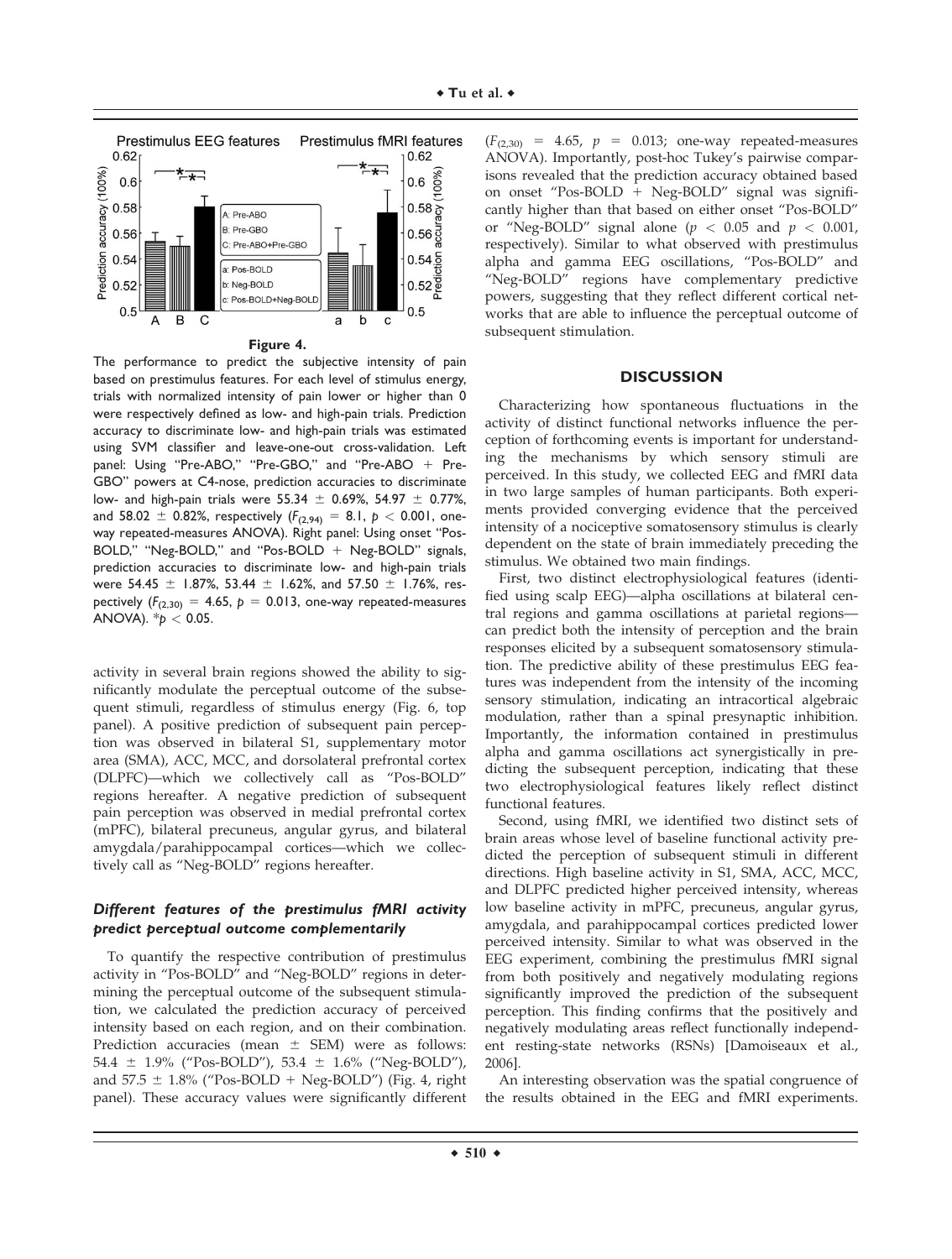



Laser-evoked BOLD responses. Top panel: Brain regions activated by laser stimuli (cluster level:  $P_{\text{FWE}} < 0.05$ ). Significant increases in BOLD signal to laser stimuli, across the four stimulus energies, are shown in red. L: left, R: right. Bottom panel:

Average BOLD time courses in three representative regions (contralateral S1, contralateral insula, and MCC) at different stimulus energies (E1–E4). [Color figure can be viewed in the online issue, which is available at [wileyonlinelibrary.com.](http://wileyonlinelibrary.com)]

Indeed, the scalp distribution of prestimulus EEG oscillations in the alpha band was congruent with the spatial distribution of a subset of regions that showed a positive predictive value of pain intensity in fMRI, namely the bilateral S1. Therefore, prestimulus alpha oscillations may partly reflect the neural activity of the sensory-motor RSN [Anderson and Ding, 2011; Damoiseaux et al., 2006; Haegens et al., 2011; Weisz et al., 2014; Zhang and Ding, 2010]. Similarly, the scalp distribution of prestimulus gamma oscillations was compatible with some neural assembles in default model network (DMN), i.e., a subset of brain areas that have a negative predictive value on the pain intensity evoked by the subsequent stimulation, namely the precuneus and the angular gyrus. Therefore, prestimulus gamma oscillations likely represent the electrophysiological correlate of at least part of the neural activity of the DMN.

# **Prestimulus Alpha Oscillations and the Sensorimotor RSN**

A clear cluster of prestimulus alpha oscillations  $(-221$  to -31 ms, 8-15 Hz), located bilaterally around central electrodes and maximal at C4, predicted both the intensity of perception and the neural responses elicited by a subsequent nociceptive stimulus (Figs. 3 and 4). This finding is consistent with a number of studies [Babiloni et al., 2006a; Busch et al., 2009; Busch and VanRullen, 2010; Hanslmayr et al., 2007; Mathewson et al., 2009; Van Dijk et al., 2008; Zhang and Ding, 2010], showing that the magnitude of prestimulus oscillations in the alpha band influences the perceptual outcome of subsequent sensory stimuli. This modulatory effect seems to be dependent on the functional state of the primary sensory cortex pertinent to the modality of the forthcoming stimulus. For example, trials with reduced alpha power in the occipital region result in increased awareness of subsequent visual stimuli [Babiloni et al., 2006b; Hanslmayr et al., 2007; Van Dijk et al., 2008]. Similarly, prestimulus alpha oscillations in the sensorimotor cortex modulate the detectability of subsequent weak tactile stimuli [Anderson and Ding, 2011; Weisz et al., 2014; Zhang and Ding, 2010]. Considering their modality-dependent scalp distributions, prestimulus alpha oscillations have been interpreted as a measure of altered excitability of neuronal ensembles in primary sensory cortices [Jensen and Mazaheri, 2010; Klimesch et al., 2007]. This hypothesis has been confirmed by several fMRI studies showing that intensity of perception in a given sensory modality is predicted by prestimulus increases of BOLD signal in the corresponding primary sensory cortices [Boly et al., 2007; Brodersen et al., 2012; Rahnev et al., 2012].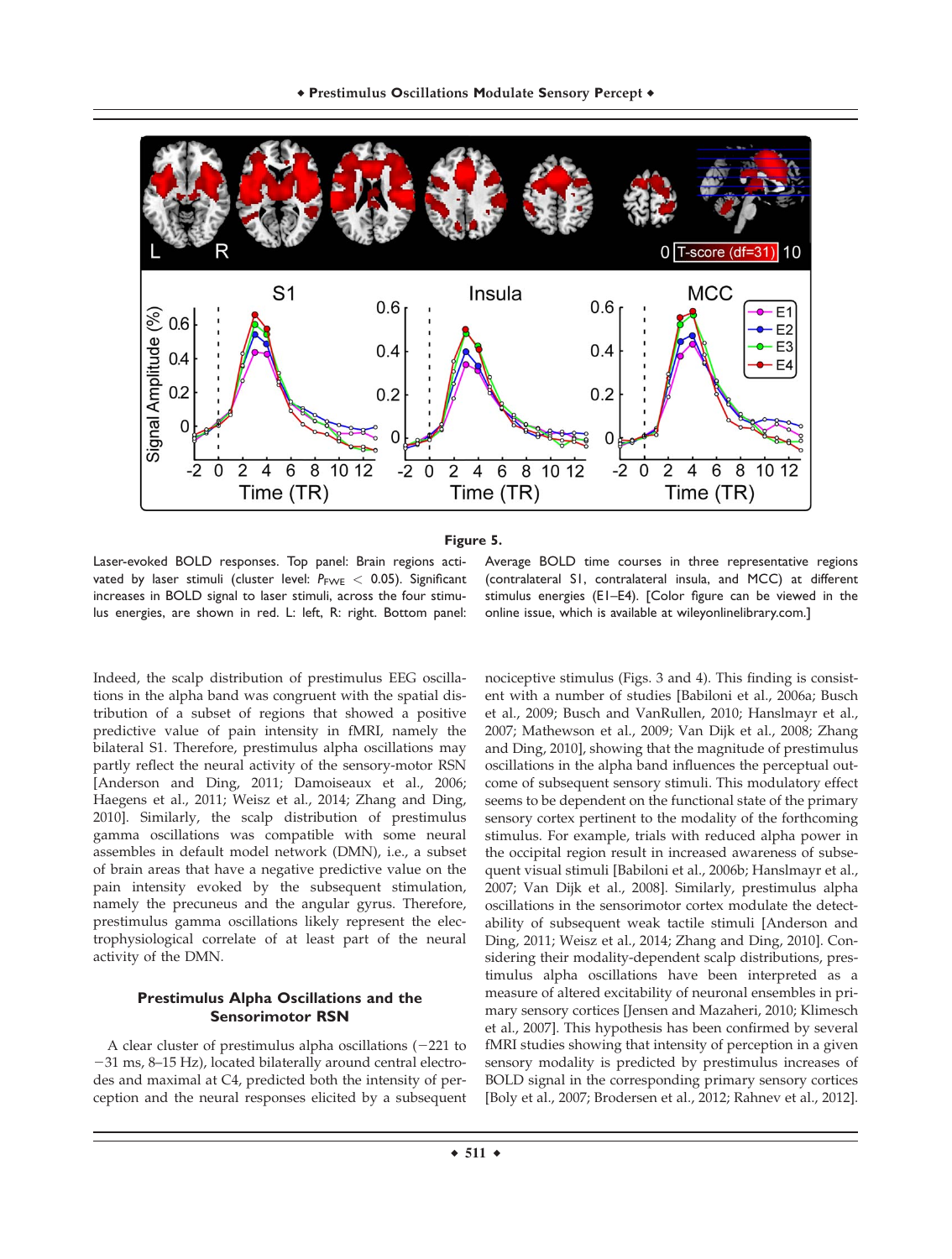

#### **Figure 6.**

Brain regions whose prestimulus neural activity modulated subsequent pain perception. Prestimulus neural activity in bilateral primary somatosensory cortex (S1), supplementary motor area (SMA), anterior and mid-cingulate cortices (ACC and MCC), and dorsolateral prefrontal cortex (DLPFC) positively modulated the perceived intensity of a subsequent painful stimulus. Prestimulus neural activity in medial prefrontal cortex (mPFC),

In line with these studies [Boly et al., 2007; Brodersen et al., 2012], we observed that prestimulus neural activity in bilateral S1 modulated the perceived intensity of a forthcoming somatosensory stimulus (Fig. 6). Interestingly, prestimulus alpha oscillations that predicted subsequent perception showed a scalp distribution with two maxima in the bilateral central regions (electrodes C3 and C4). Therefore, it is possible that the prestimulus alpha oscillations identified in the EEG experiments represent the electrophysiological counterpart of the BOLD activity detected in bilateral S1. Notably, high baseline activity in a number of other areas (SMA, ACC, MCC, and DLPFC) also predicted the perception toward a stronger intensity. However, the baseline activity of these areas might have not been reflected in the EEG datasets, either because neural activity in those areas

bilateral precuneus, angular gyrus, and bilateral amygdala/parahippocampal cortices, negatively modulated the perceived intensity of a subsequent painful stimulus. Displayed voxels survived the voxel-level threshold of  $P_{\text{uncorrected}} = 0.05$ , and the cluster-level nonparametric permutation testing. [Color figure can be viewed in the online issue, which is available at [wileyonlinelibrary.com](http://wileyonlinelibrary.com).]

did not translate into an EEG signal measurable at scalp level or because the electrophysiological counterpart of the baseline activity of these areas was too weak to reach significance at the stringent statistical threshold that we used [Nunez and Srinivasan, 2006].

#### **Prestimulus Gamma Oscillations and the DMN**

Gamma oscillations modulate long-range communication between distributed neuronal assembles, and thereby subserve a range of cognitive operations, including feature binding, multisensory integration, and attentiondependent input selection [Fries et al., 2007; Herrmann et al., 2004; Jensen et al., 2007; Klimesch et al., 2007; Ward,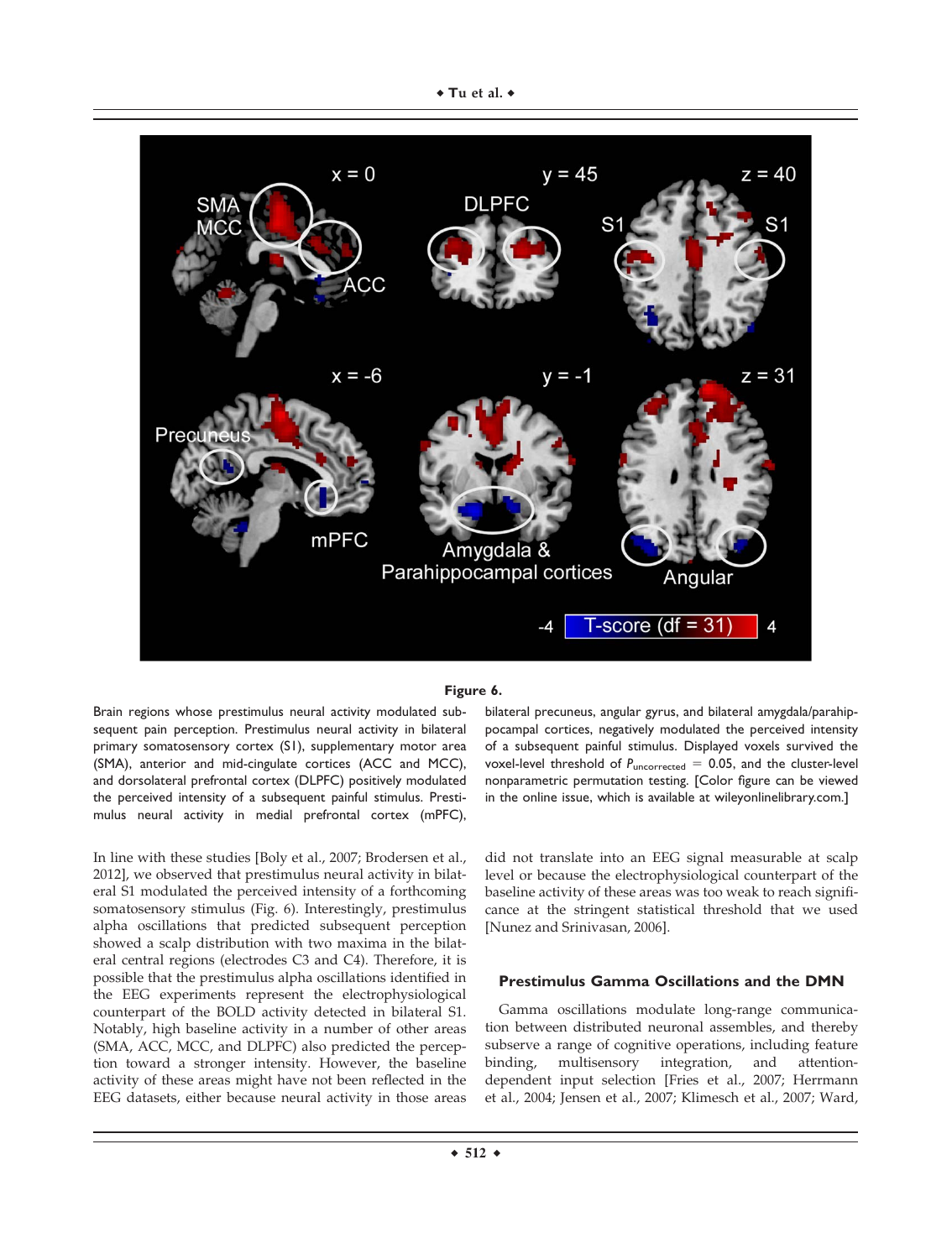2003]. In contrast to alpha oscillations, the influence of the power of gamma oscillations on the perception of subsequent sensory stimuli has rarely been reported [Reinhart et al., 2011], which is likely explained by their low signalto-noise ratio [Babiloni et al., 2006a; Busch et al., 2009]. The large sample size of our EEG dataset (96 participants) has allowed us to detect effects that could have been missed in studies conducted on smaller samples. Consequently, we were able to clearly show that prestimulus gamma oscillations in parietal regions  $(-180$  to  $-85$  ms, 74–87 Hz, maximal around CPz) can modulate both the perceived intensity and the neural responses elicited by a subsequent somatosensory stimulus (Figs. 3 and 4). The combination of prestimulus alpha and gamma oscillation magnitudes improved the prediction of subsequent pain perception (Fig. 4). This is an important finding as it indicates that spontaneous fluctuations of these two features complementarily predict subsequent perception. We speculate that the negative modulation exerted by prestimulus gamma oscillations detected using EEG and the prestimulus neural activity detected using fMRI in the DMN are partly functionally related, based on two lines of reasoning. First, congruent to the combination of prestimulus ABO and GBO, combining prestimulus fMRI signals from brain regions that either positively or negatively modulate pain perception had a synergistic effect on the accuracy in predicting subsequent pain perception (Fig. 6). Notably, not only did high baseline fMRI activity in the sensorimotor RSN exert a facilitatory effect upon perception of subsequent sensory stimuli, but so did low baseline fMRI activity in nodes of the DMN (including the mPFC, precuneus, angular gyrus, amygdala, and parahippocampal cortices; Fig. 6) [Boly et al., 2007; Brodersen et al., 2012; Ploner et al., 2010]. Considering the correspondence between the scalp topography of positively predicting prestimulus alpha oscillations and the anatomical location of positively predicting S1 areas, it is reasonable to hypothesize that prestimulus gamma oscillations observed in the EEG experiment could similarly reflect part of the areas showing a negative prediction in the fMRI experiment (Fig. 6). Indeed, the electrodes, where gamma oscillations negatively predicted subsequent stimulus perception, were clustered around the midline parietal region, with a maximum at CPz. This scalp distribution is consistent with the activity of some of the nodes of the DMN identified by fMRI (i.e., the precuneus and angular gyrus). Second, both prestimulus gamma oscillations and prestimulus fMRI signals in the DMN negatively predicted the perceived intensity of subsequent stimuli. Therefore, there seems to be converging evidence indicating that gamma oscillations over parietal regions could reflect the state of part of the DMN that has shown in the fMRI experiment to be able to negatively predict the perception outcome of subsequent stimulation.

Even though we took care of using similar experimental designs in the EEG and fMRI experiments, the link between the EEG and fMRI results is not straightforward. For example, the possible neural generators of prestimulus alpha and gamma oscillations are difficult to pin down. Future studies should confirm whether prestimulus alpha and gamma oscillations may partly reflect the neural activity of the sensory motor RSN and the DMN, respectively.

#### **CONCLUSION**

In summary, our findings provide a more comprehensive physiological basis to the idea that dynamic changes in brain state determine forthcoming perceptual and neurophysiological responses in humans [Gilbert and Sigman, 2007]. Particularly, they provide novel electrophysiological evidence supporting the existence of concurrent and independent neuronal oscillations and brain networks with different functional significance [Boly et al., 2007; Brodersen et al., 2012; Ploner et al., 2010], whose activities jointly bias perception and neural responses elicited by subsequent somatosensory stimuli.

## **ACKNOWLEDGMENT**

The authors declare no competing financial interests.

#### **REFERENCES**

- Anderson K, Ding M (2011): Attentional modulation of the somatosensory mu rhythm. Neurosci 180:165–180.
- Ashburner J, Friston KJ (2005): Unified segmentation. Neuroimage 26:839–851.
- Babiloni C, Brancucci A, Percio CD, Capotosto P, Arendt-Nielsen L, Chen AC, Rossini PM (2006a): Anticipatory electroencephalography alpha rhythm predicts subjective perception of pain intensity. J Pain 7:709–717.
- Babiloni C, Vecchio F, Bultrini A, Romani GL, Rossini PM (2006b): Pre-and poststimulus alpha rhythms are related to conscious visual perception: A high-resolution EEG study. Cereb Cortex 16:1690–1700.
- Baumgärtner U, Cruccu G, Iannetti GD, Treede R-D (2005): Laser guns and hot plates. Pain 116:1–3.
- Benjamini Y, Hochberg Y (1995): Controlling the false discovery rate: A practical and powerful approach to multiple testing. J R Stat Soc Series B (Methodological) 57:289–300.
- Bennett CM, Wolford GL, Miller MB (2009): The principled control of false positives in neuroimaging. Soc Cogn Affect Neurosci 4:417–422.
- Boly M, Balteau E, Schnakers C, Degueldre C, Moonen G, Luxen A, Phillips C, Peigneux P, Maquet P, Laureys S (2007): Baseline brain activity fluctuations predict somatosensory perception in humans. Proc Natl Acad Sci USA 104:12187–12192.
- Brodersen KH, Wiech K, Lomakina EI, Lin C-s, Buhmann JM, Bingel U, Ploner M, Stephan KE, Tracey I (2012): Decoding the perception of pain from fMRI using multivariate pattern analysis. Neuroimage 63:1162–1170.
- Busch NA, Dubois J, VanRullen R (2009): The phase of ongoing EEG oscillations predicts visual perception. J Neurosci 29: 7869–7876.